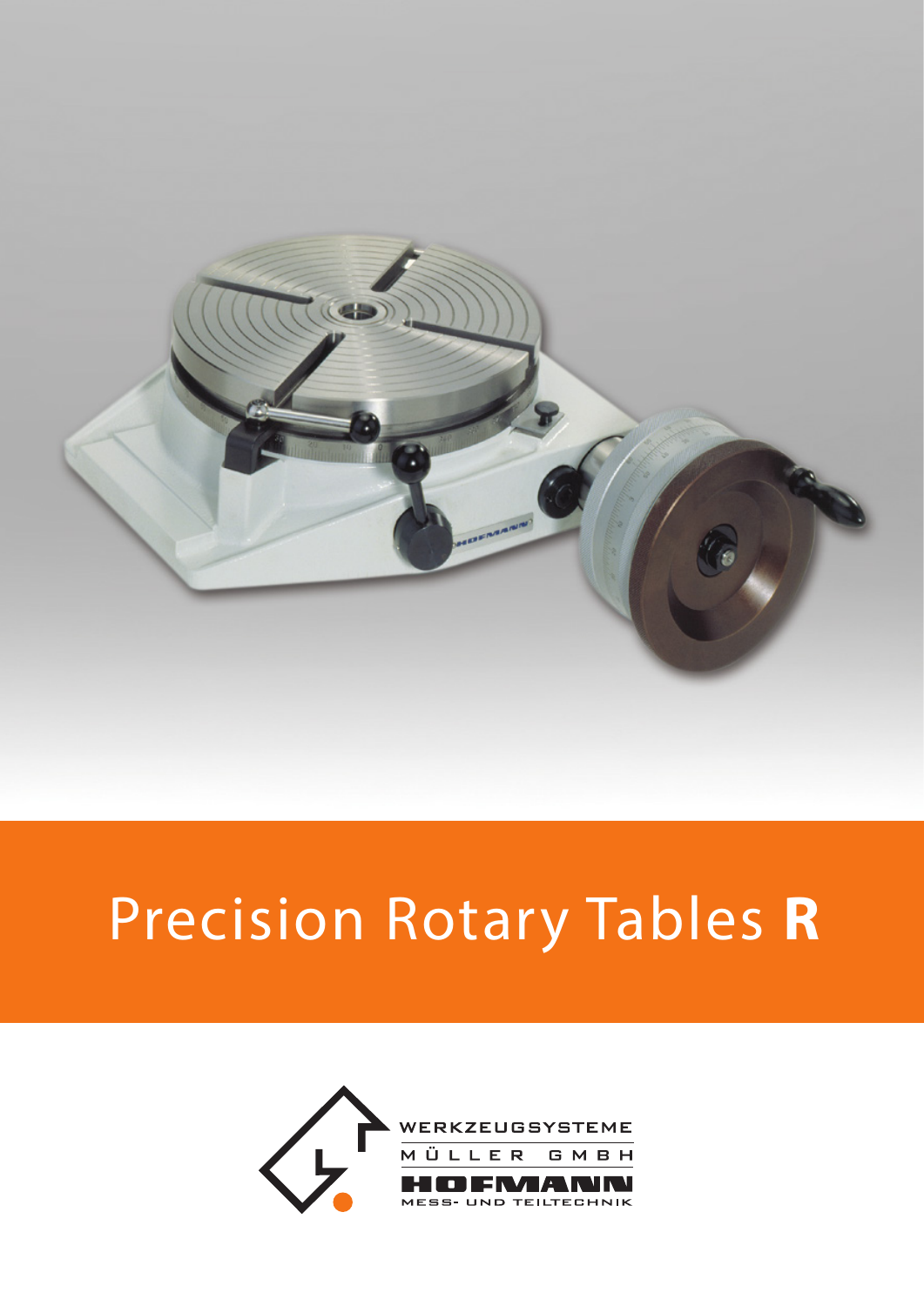

## Dividing manually **Manual Precision Rotary Tables R**

#### MAIN CHARACTERISTICS DESIGNS

- Manual precision rotary table with compact and space saving design. The high rigidity allows the use for machine tools as well as for measuring applications
- Table plate with diameter of 250 mm and 360° graduation scale on the table plate circumference with zero point mark on the housing
- Direct indexing possible with disengaged worm drive via 360° graduation scale on the table plate
- Backlash of worm drive easily adjustable by eccentric worm shaft bearin
- Relief of worm gear by two mechanical down hold clamps running in a notch on circumference of the table plate

- R Manual rotary table with hand wheel and micrometer dial with vernier scale
- RI Manual rotary table equipped with hole plate attachment for indirect indexing for divisions up to 50
- RD Manual rotary table equipped with a hand wheel and micrometer dial for indirect indexing and additional possibility, for direct indexing with 24 indexing positions for divisions 2, 3, 4, 8, 12 and 24, after moving the worm gearing completely disengaged
- RDI Manual rotary table equipped with hole plate attachment for indirect indexing for divisions up to 50 and additional possibility, for direct indexing with 24 indexing positions for divisions 2, 3, 4, 8, 12 and 24, after moving the worm gearing completely disengaged.

#### **ACCESSORIES**

- Manual 3 jaw chucks with intermediate flange for mounting to the table plate
- Micrometer dial and hole plate attachment exchangeable
- Additional hole plate for hole plate attachment available. Together with standard hole plate all divisions from 2 to 100 and many up to 400 are possible with attached indexing table

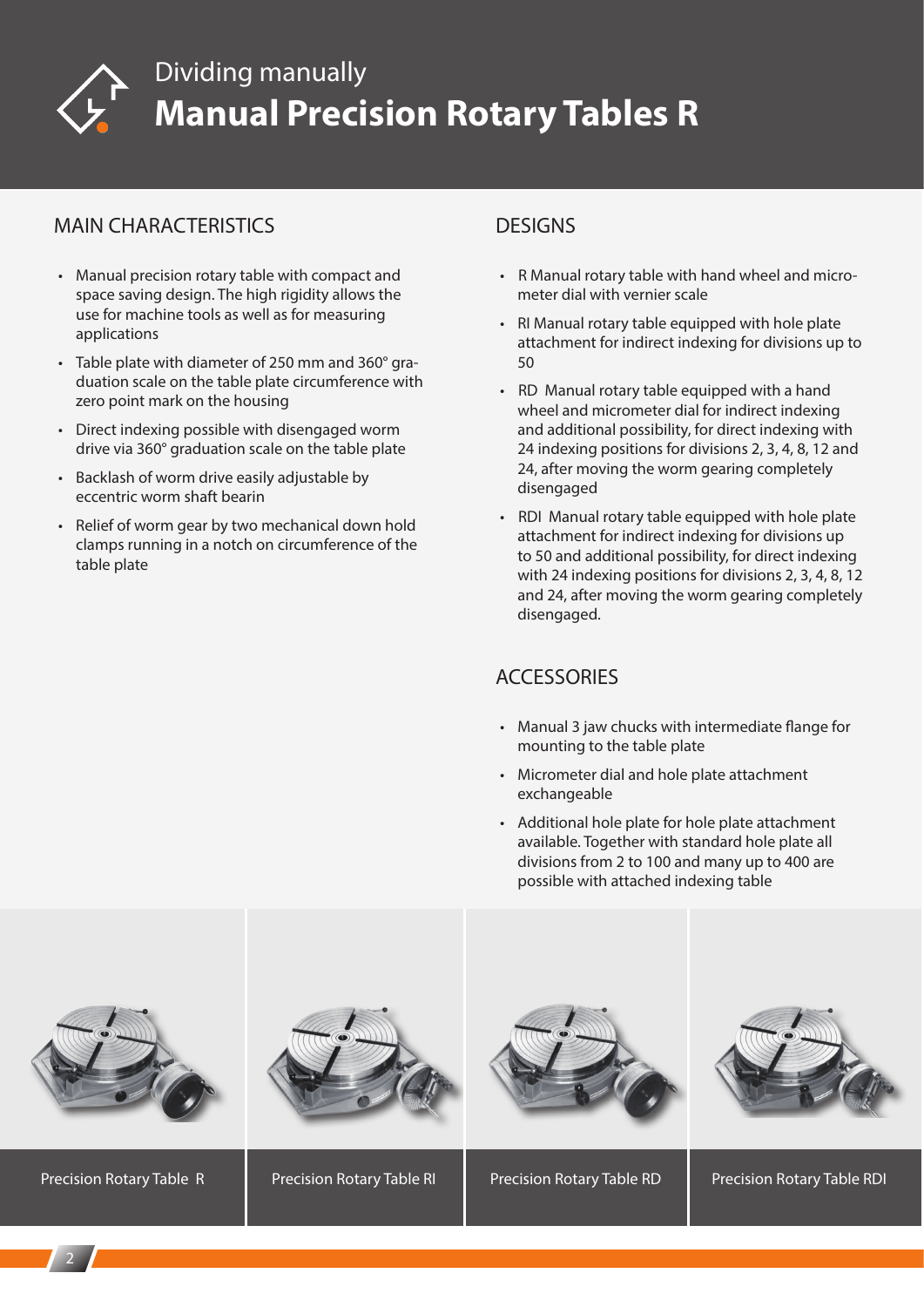#### TECHNICAL DATA



|       | 250 |
|-------|-----|
| (mm)  | 300 |
| (mm)  | 340 |
| (mm)  | 205 |
| (mm)  | 26  |
| (mm)  | 20  |
| (mm)  | 250 |
| (mm)  | 12  |
| (mm)  | 6   |
| (mm)  | 105 |
| (pcs) | 4   |
| (kg)  | 49  |
|       |     |

### **Load and performance data**

| <b>Size</b>                              |      | 250 |
|------------------------------------------|------|-----|
| Maximum load capacity with vertical axis | (kg) | 200 |
| Maximum axial force                      | (kN) | 30  |
| Maximum radial force                     | (kN) | 10  |
| Tilting moment indexing spindle clamped  | (Nm) | 800 |
| Tangential moment with clamping          | (Nm) | 600 |

#### **Accuracies**

| <b>Size</b>                                          |       | 250  |
|------------------------------------------------------|-------|------|
| Transmission ratio worm gear                         | (i)   | 90:1 |
| Indexing accuracy indirect                           | (sec) | ±15  |
| Indexing accuracy direct                             | (sec) | ±15  |
| Circular runout of indexing spindle at centring bore | (mm)  | 0.01 |
| Axial running of table plate surface                 | (mm)  | 0.01 |
| Flatness of table plate surface                      | (mm)  | 0.01 |
| Parallelism table plate to base area                 | (mm)  | 0.02 |